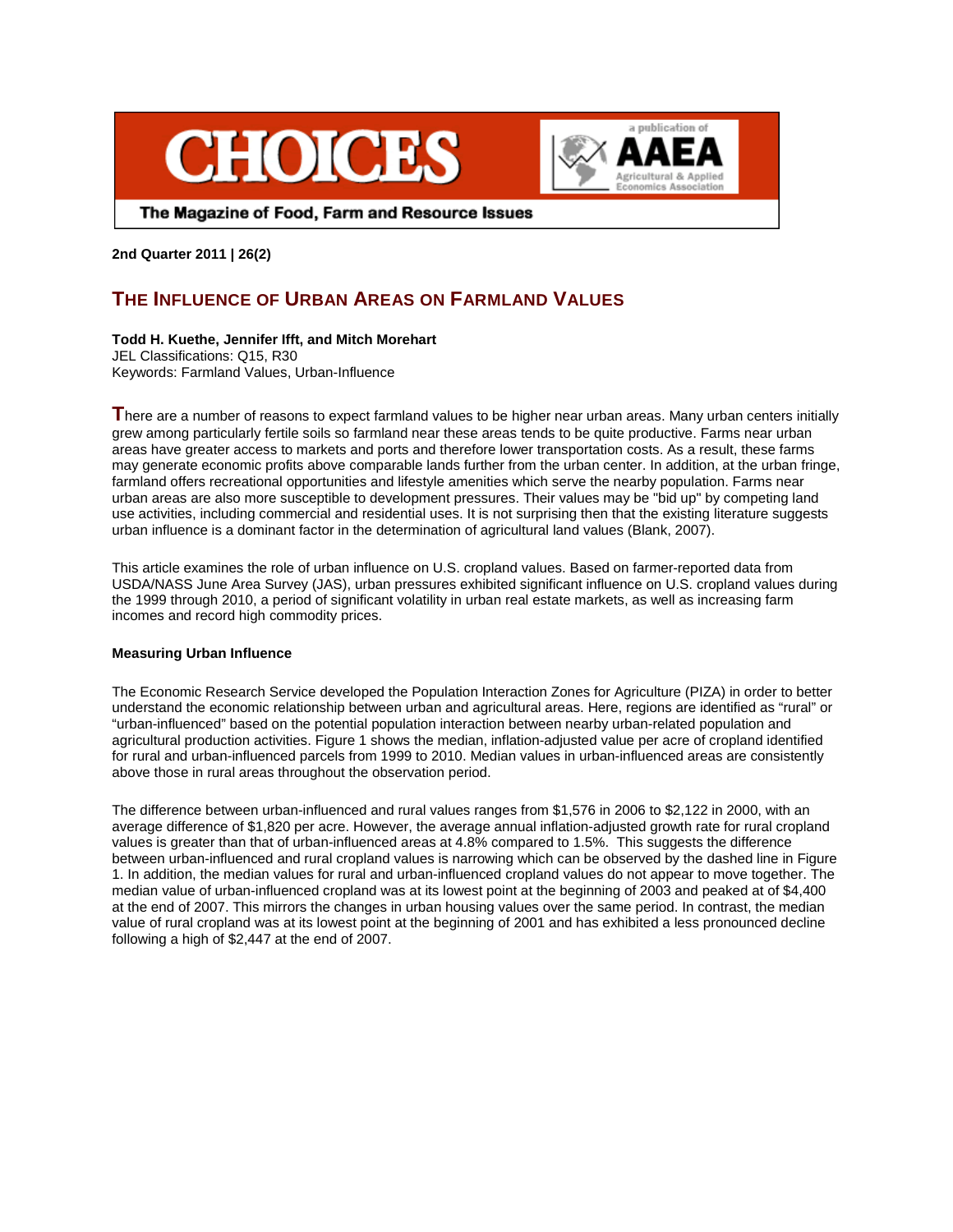



## **Measuring Agricultural Value**

While cropland values are higher in urban-influenced areas, the price premium is not necessarily driven by urban pressure alone. In order to better understand this price premium, an analysis was conducted to derive the portion of cropland value that was directly attributable to agricultural use. The value of agricultural use was calculated by capitalizing the value of expected returns to agricultural production. This was accomplished by dividing farmerreported rent by a discount factor—in this case, the 10-year U.S. Treasury note interest rate. This provides an estimate of the agricultural value of farmland assuming that rents and interest rates remain at current levels. Next, these values were compared to farmer-reported land values by calculating the ratio of farmer-reported land values to capitalized rents. When the ratio equals 1.0, it suggests that survey respondents' estimate of market value is equal to the implied agricultural use value based on cash rent divided by the 10-year U.S. Treasury rate.

Figure 2 shows the changes in the ratio across the continental United States over the period 1999 – 2008 based on the JAS respondent locations. The whitespace indicates that no data were available or an insufficient sample size for disclosure. The highest values of the rate tend to be located in the Eastern United Stastes and near urban areas. Consistent with expectations, the map suggests that cropland values deviate from their agricultural use values near urban areas. The areas of greatest deviation are found throughout the Eastern United States, as well as Eastern Texas and parts of the Upper Midwest.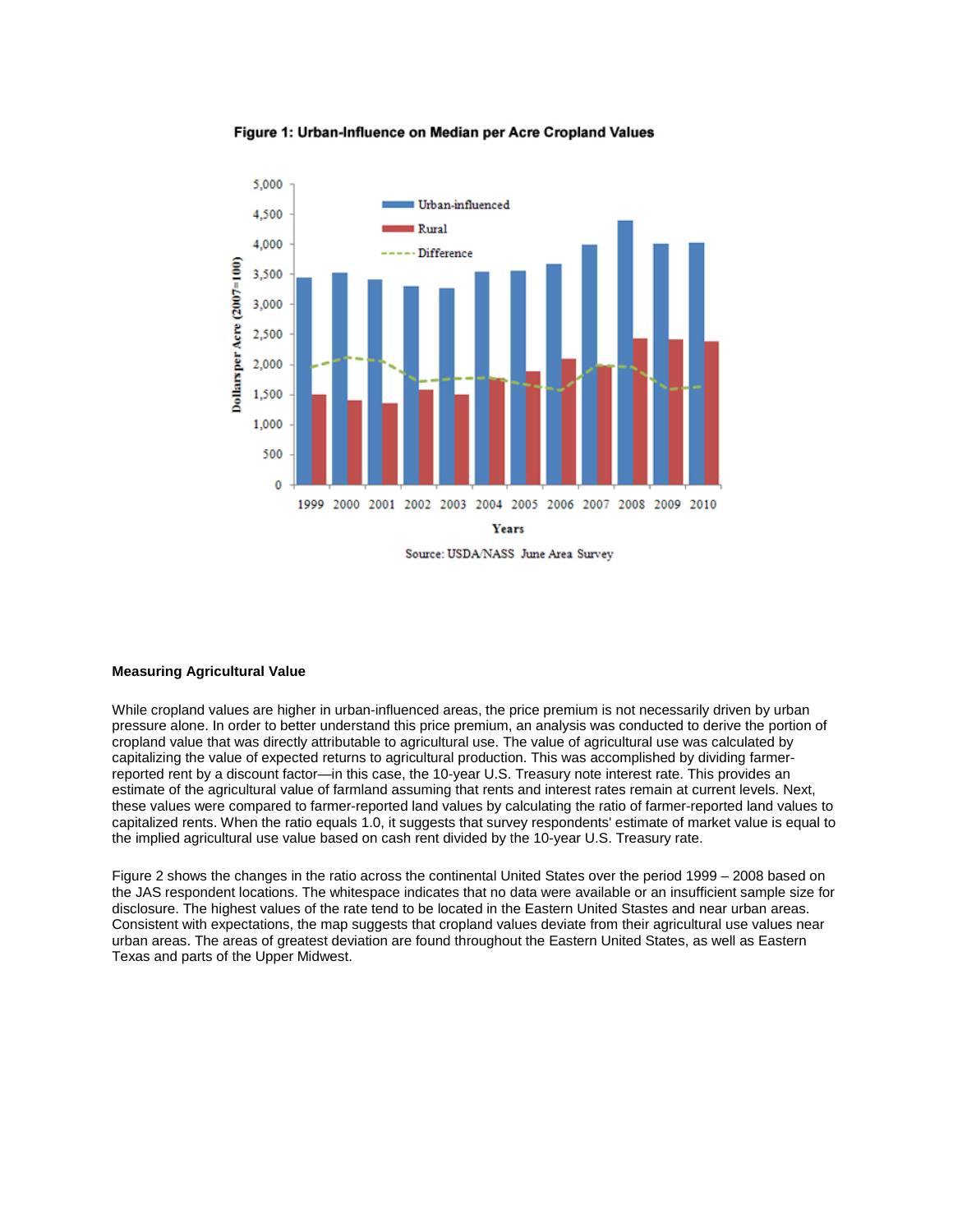Figure 2: Urban-Influence on Cropland Values, 2000 and 2010



#### **Urban Influence Varies by Location**

The degree of urban influence is expected to vary according to the characteristics of the urban area, including population density, as well as the characteristics of the surrounding agricultural lands, such as recreation potential or production intensity. As a result, urban-influence is not expected to be uniform across the United States, but to vary by location. While urban influence is an important factor nationally, the impact of urban pressure may be larger (or smaller) in some areas. This can be illustrated by considering how urban influence impacts cropland values in Atlanta, Ga.; Chicago, Ill.; Dallas, Tex.; and Minneapolis, Minn. This illustration (Figure 2) highlights the differing price impacts in these markets, as well as one potential driver of nonagricultural land values—urban development.

The four metropolitan areas were selected based on the observed deviation between cropland values and their implied agricultural use in surrounding rural areas. Each metropolitan area is surrounded by agricultural lands, yet the agricultural production varies across locations. For example, the areas surrounding Chicago are principally devoted to row crop production, yet in Dallas, the surrounding agricultural lands consist of a greater share of livestock production.

The cities also vary in terms of urban characteristics. The Atlanta metropolitan area is a major economic hub for the Southeastern United States and home to 5.2 million inhabitants. The city has grown rapidly in recent decades due in part to the growth of the city's major industries: financial services, media, and transportation. Similarly, Chicago, with 9.6 million inhabitants, is the largest economy in the Midwest, and its economy centers around financial and other high-value services. Minneapolis, also located in the Midwest, is home to approximately 3.5 million people, and its economy is principally comprised of financial institutions and transportation industries. Dallas, on the other hand, is the third largest city in Texas, with a metropolitan area population of 1.2 million, and the city's rapid economic growth is attributed to high-tech companies, as well as manufacturing and services.

One factor potentially contributing to higher land values in urban influenced areas is urban land use "bidding up" the market value of land. The Case-Shiller Home Price Indices (Figure 3) for each of these metropolitan areas can be used to help illustrate this potential in each of the markets from 2000 to 2011 (Standard & Poor's). All of the metropolitan areas exhibited a period of positive price appreciation over the period 2001 – 2006 and a price decline in the remaining years. The declines were most pronounced in the Minneapolis and Chicago metropolitan areas. The Minneapolis price index fell from a peak value of 174 in April 2006 to January 2011 value of 114. The Chicago price index fell from a record high of 169 in April 2007 to a current value of 117. Although the appreciation through 2007 is less pronounced in Atlanta, the metropolitan area experienced a significant reduction in home prices that are currently below 2000 reported values.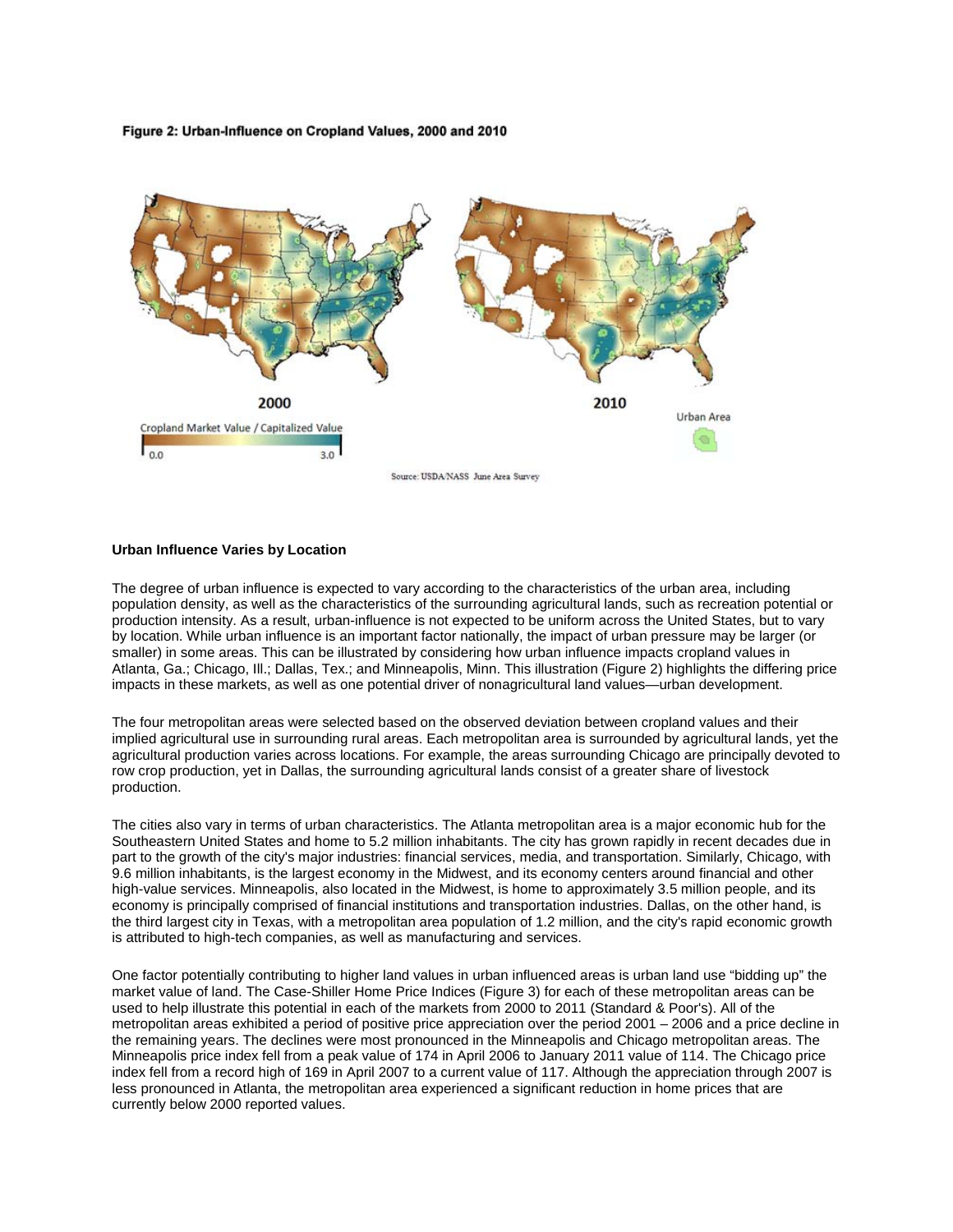Figure 3: Housing Prices in Selected Metro Areas, 2000-2011



To examine the potential bidding up of farmland prices in these areas, the ratio of cropland value to its implied agricultural use value at the farm level were calculated for both rural and urban-influenced farms within 300 miles of each city. The differences between farmer reported land values and implied agricultural use values were greatest in the area surrounding Atlanta, at a range of \$1,957 (1999) to \$3,509 (2005). Although median prices were much lower, the difference between cropland values and their implied agricultural use values for Dallas exhibited a similar range of \$1,535. The range is much lower in Chicago (\$723) and Minneapolis (\$621). The figure also suggests a narrowing of the difference between urban-influenced and rural cropland values in Atlanta, Chicago, and Dallas following the housing decline.



Figure 4: Difference Between Urban-Influenced and Rural **Čropland Values**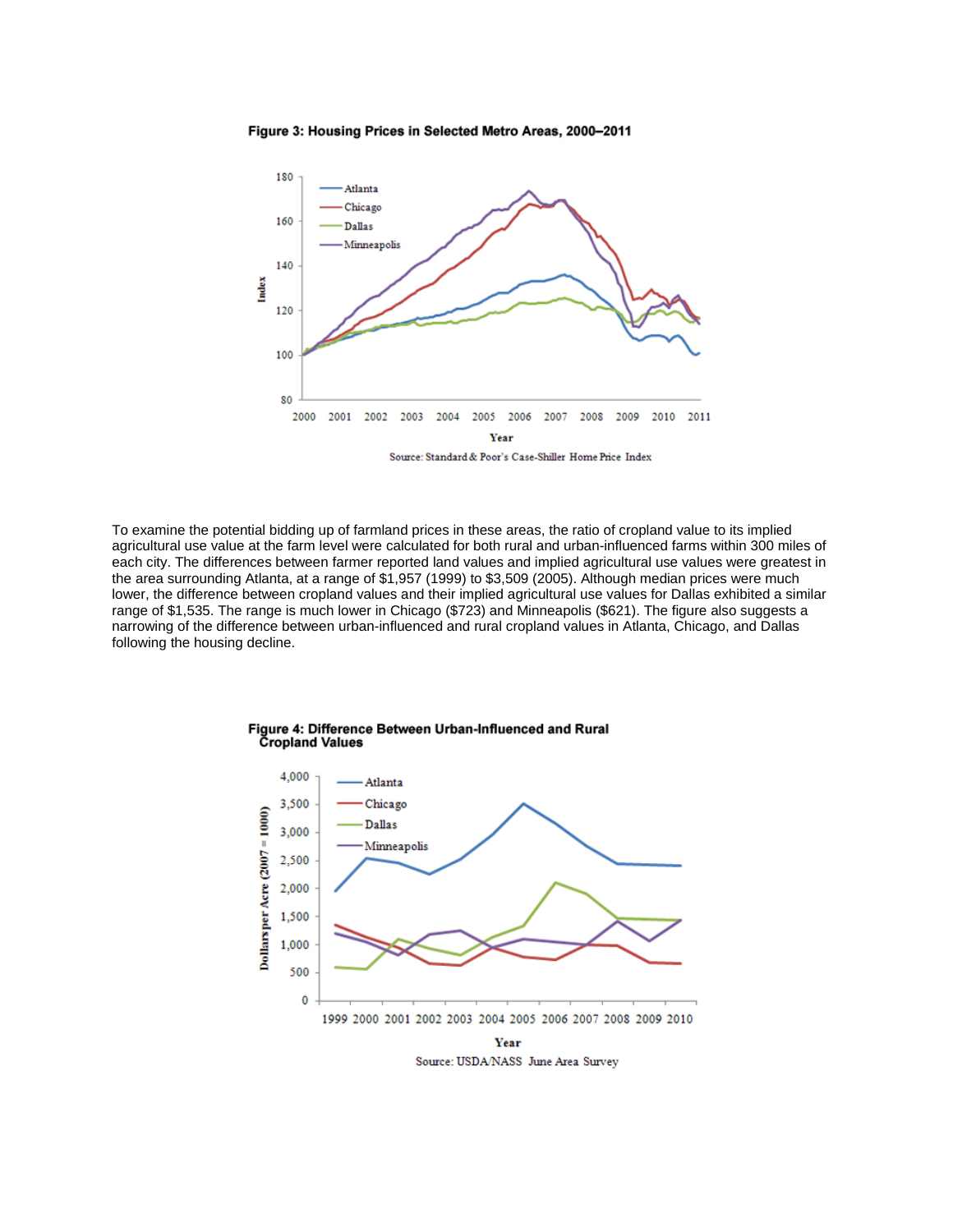## **Urban Influence Alters Land Use Patterns**

One of the primary drivers of farmland values near the urban fringe is the potential for conversion to residential or commercial use. Throughout recent decades, a number of U.S. cities have expanded through what is generally referred to as "urban sprawl." Irwin and Bockstael (2007) show that urban sprawl alters, not only the value of land, but the pattern of land use activities. The authors demonstrate that land parcels near the urban fringe are more likely to be divided into smaller pieces and surrounded by other land uses, or fragmented. The degree of fragmentation rises and then falls as distance from the urban center increases. That is, at the urban core, one observes large continuous patterns of urban land use activities, such as commercial and residential areas, yet at the urban fringe, land uses are divided into smaller patches which may consist of residential, commercial, industrial, and natural resource based activities, including agricultural production. Past the urban fringe, agriculture becomes the dominating land use activity. This pattern of development effects agricultural production practices, as well as the quantity and quality of nonmonetary benefits of agricultural land use (Barnard, 2000).

#### Figure 5: Spatial Fragmentation Varies by Location



Source: National Land Cover Database

Figure 5 shows the fragmentation of agricultural lands at the urban fringe of the four selected metropolitan areas. The fragmentation measure is calculated through geographic imaging systems (GIS) using the 2006 National Land Cover Database. The fragmentation measure examines the size and shape of contiguous agricultural parcels. Highly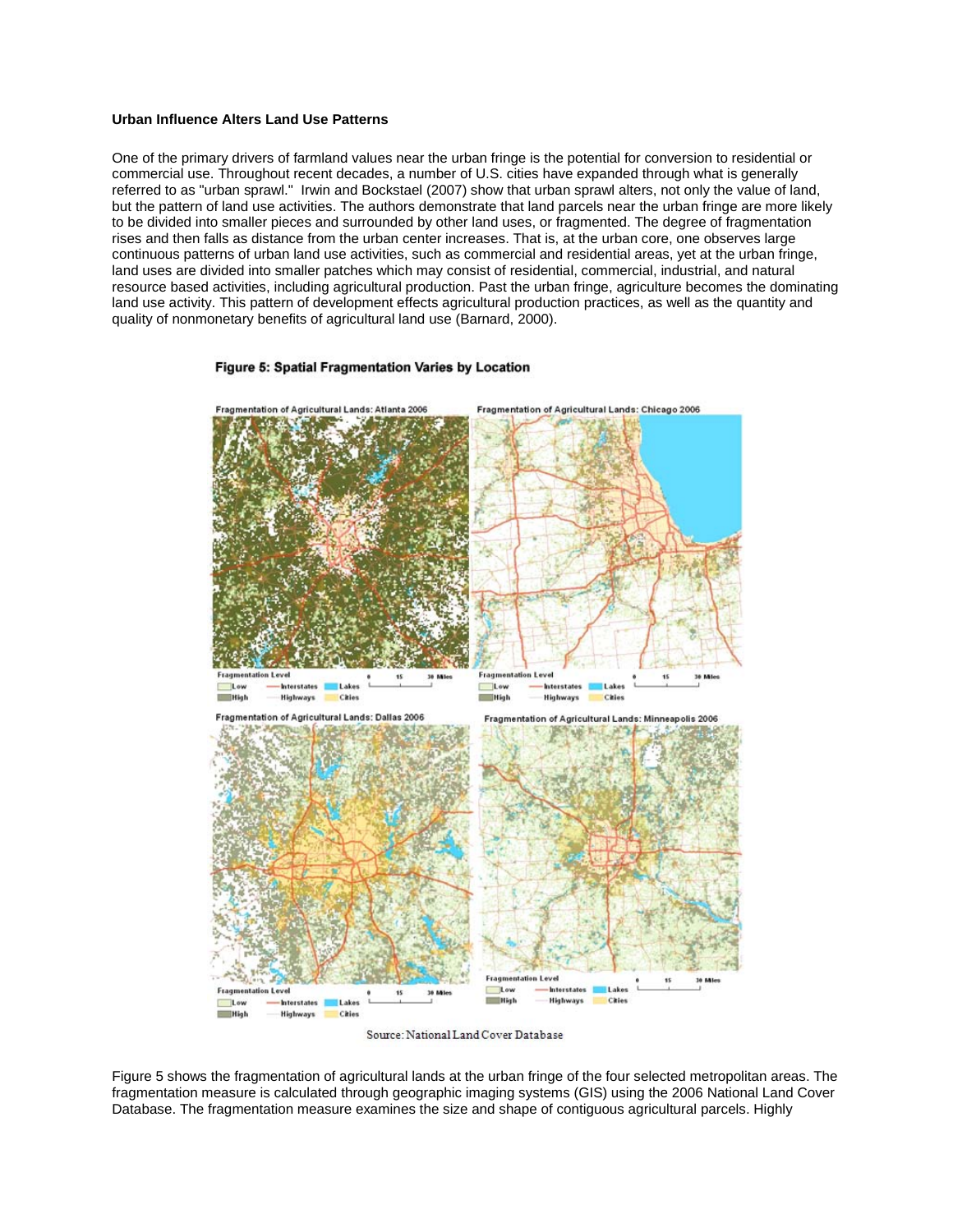fragmented parcels are shown in dark green. The greatest degree of spatial fragmentation occurs in the Atlanta metropolitan area, and the urban fringe near Chicago exhibits the least pronounced fragmentation. Part of this difference may be attributed to the nature of the agricultural production in the surrounding areas. The area around Atlanta contains a greater proportion of specialty crops and poultry which can be profitably raised on smaller tracts, yet near Chicago larger tracts of land are required for row crop production. However, similar crops are grown near Minneapolis which exhibits a higher degree of fragmentation. The difference between Chicago and Minneapolis, therefore, may be more directly attributable to differences in urban characteristics.

It is also important to note that land use patterns are not symmetric around the urban core. Thus, even within a particular metropolitan area, the degree of urban influence is not uniform across space. For example, the degree of fragmentation is greater west of Dallas than east.

### **Going Forward**

In sum, farmland values are higher near urban areas. Urban influence is associated with land values being "bid up" by competing land use activities, including residential and commercial development. The June Area Survey data support this notion as cropland values are shown to be higher in urban-influenced areas with an expected premium at the median of about \$2,000 per acre. The pattern of influence, however, has not changed substantially at a national level in recent years, even given the significant volatility in the residential land market. Price impacts are shown to vary by metropolitan area, however, altering both the value of lands and the pattern of land use activities.

The natural question then arises, "What is the likely impact of urban influence in future years?" The ratio of cropland values to capitalized rents, which measures the influence of nonagricultural factors, can change in at least two ways. First, the agricultural value of land may increase as the result of rising commodity prices. Second, a further decline in the housing market may reduce urban development. Deferred futures contracts suggest that commodity prices are expected to remain high, and USDA farm income forecasts suggest increasing returns to agricultural production. In addition, recently released Case-Shiller Home Price Indices suggest a continued decline in housing values.

This study suggests urban influence has exhibited little variation nationally over the preceding decade. The difference between median values for rural and urban-influenced acreage remained relatively consistent both ahead of the housing price bubble and after its burst. Therefore, if recent strong commodity prices and farm earnings continue in the agricultural sector, it is unlikely that changes in U.S. farmland values in the future will be a direct result of urban influence. The distribution of commodity production and differential housing market outcomes, however, will contribute to varied outcomes across major metropolitan areas.

#### **For More Information**

Barnard, C.H. (2000). "Urbanization Affects a Large Share of Farmland." *Agriculture and the Rural Economy*, 10 (2): 57–63.

Blank, S.C. (2007). "Farmland Values as an Indicator of Regional Economic Performance?" *Agricultural and Resource Economics Update,* University of California*.*

Irwin, E.G. and N.E. Bockstael. (2007). "The Evolution of Urban Sprawl: Evidence of Spatial Heterogeneity and Increasing Land Fragmentation." *Proceedings of the National Academy of Sciences*, 104 (52): 20,672–20,677.

United States Department of Agriculture National Agricultural Statistics Service. (1999-2010). *June Area Survey*. Available online: [http://www.nass.usda.gov/Surveys/Guide\\_to\\_NASS\\_Surveys/June\\_Area/index.asp](http://www.nass.usda.gov/Surveys/Guide_to_NASS_Surveys/June_Area/index.asp)

United States Department of the Interior.(2006-2010). *National Land Cover Database*. Available online: <http://www.mrlc.gov/>

United States Department of Agriculture, Economic Research Service. (2005). *Population Interaction Zones for Agriculture.* Available onlin[e:http://www.ers.usda.gov/data/populationinteractionzones/discussion.htm](http://www.ers.usda.gov/data/populationinteractionzones/discussion.htm)

Standard & Poor's Case-Shiller Home Price Indices. (2011). Available online: [http://www.standardandpoors.com/indices/sp-case-shiller-home-price-indices/en/us/?indexId=spusa-cashpidff--p-us--](http://www.standardandpoors.com/indices/sp-case-shiller-home-price-indices/en/us/?indexId=spusa-cashpidff--p-us----) [--](http://www.standardandpoors.com/indices/sp-case-shiller-home-price-indices/en/us/?indexId=spusa-cashpidff--p-us----)